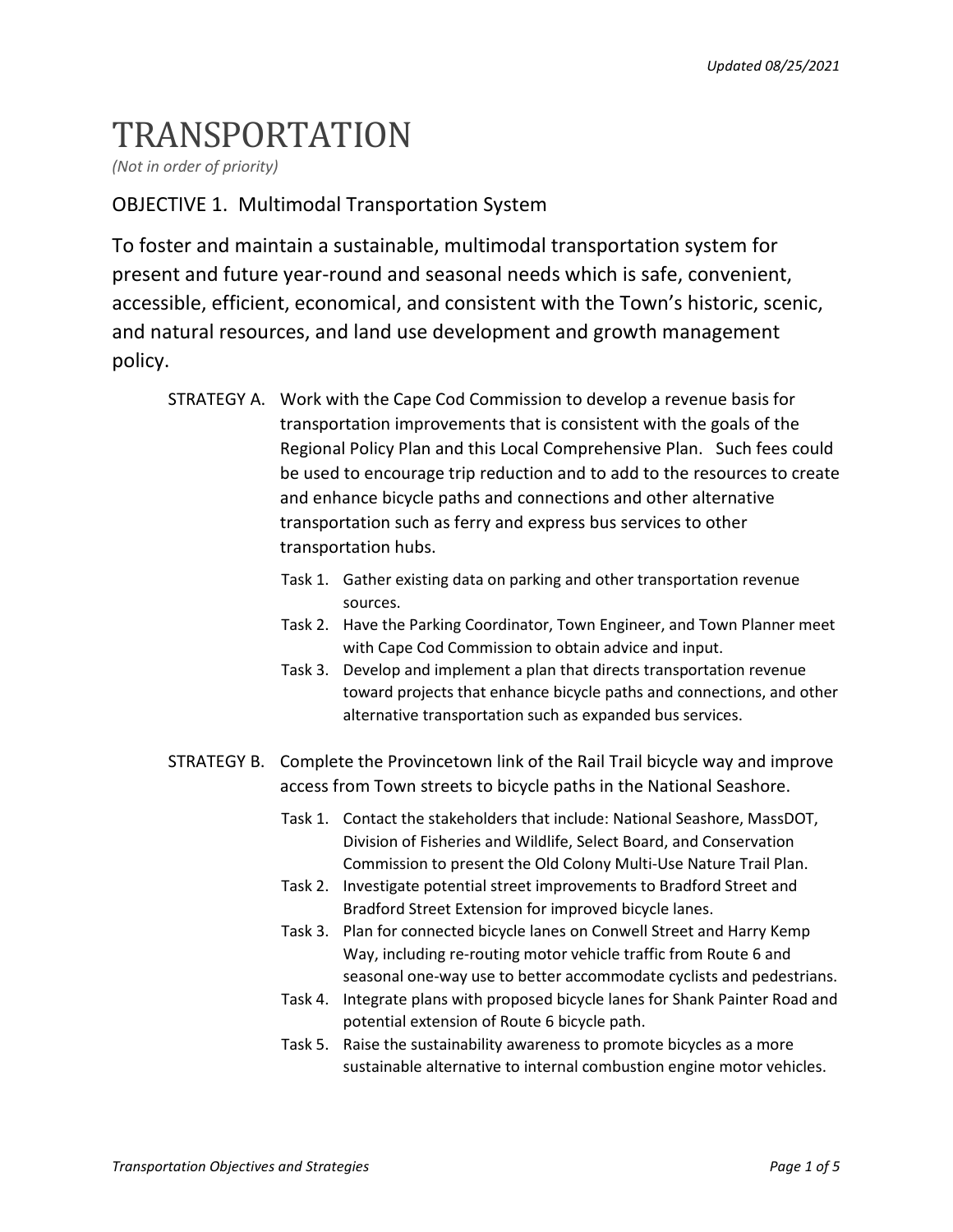- Task 6. Promote safety awareness for the compatibility of bicycles and motor vehicles sharing the streetscape and abiding by the rules of the road.
- STRATEGY C. Support improvements which provide safe year-round commuter air service to the Outer Cape.
	- Task 1. Coordinate with Cape Cod Commission and other Cape and Island Airports to assess commuter air service and develop a comprehensive plan.
	- Task 2. Advocate for additional air connections to other convenient airports, like Providence, that would improve regional access.
	- Task 3. Discourage MassPort efforts to limit commuter air service to Logan Airport.
- STRATEGY D. Promote and support programs to increase use of ferry services.
	- Task 1. Coordinate with Cape Cod Commission and other Cape and Island ports to explore adding additional ferry routes.
	- Task 2. Advocate for increasing ferry service frequency to improve convenience and maximize ridership for commuting.
	- Task 3. Promote tourism media and advertising for planned vacations and weekend trips that use ferry services.
- STRATEGY E. Participate in MassDOT's Complete Streets Funding Program.
	- Task 1. Have municipal staff attend the complete streets training.
	- Task 2. Develop a Complete Streets Policy that is adopted by the Town and submit to the MassDOT program.
	- Task 3. Create and upload a letter of intent to become a Complete Streets Eligible Municipality.
	- Task 4. Develop and submit a Complete Streets Prioritization Plan to MassDOT program.
	- Task 5. Enter into contract with MassDOT and State Aid process.

## OBJECTIVE 2. Promote Alternatives to Internal Combustion Engine Automobiles

To decrease dependence on private automobiles, address demonstrated public needs for convenient, accessible, economical alternatives to private automobiles, and promote energy efficiency and reduced pollution. Develop and integrate alternate modes (e.g., rail, bus, ferry, air, bicycle, and pedestrian) into the transportation system and promote telecommunications and other substitutes for transportation.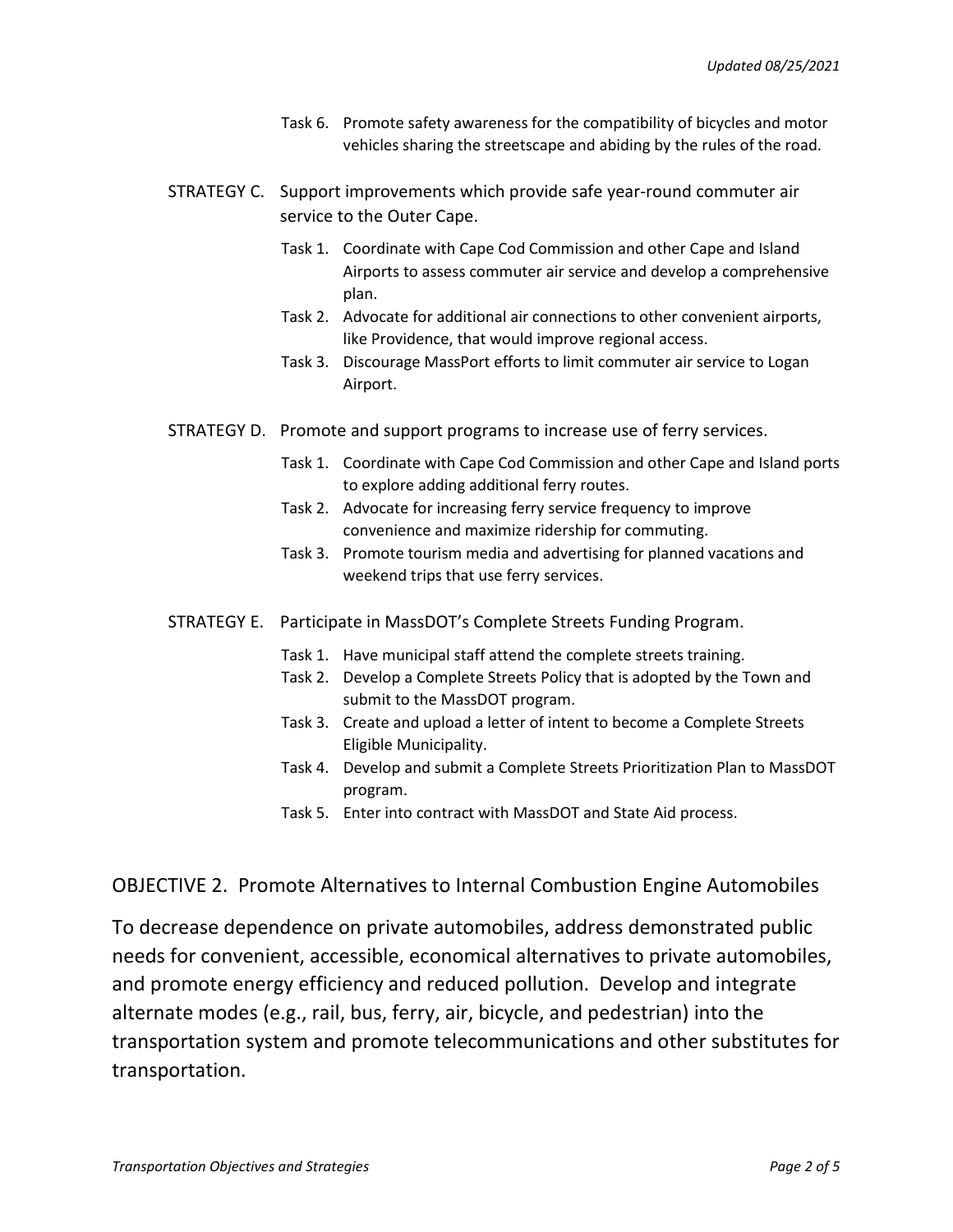- STRATEGY A. Decrease the total number of private automobiles using the roads.
	- Task 1. Encourage ride-sharing, car-sharing, carpooling and vanpooling, using social media or other ridesharing programs/applications that is coordinated with the Outer Cape and neighboring towns.
	- Task 2. Promote more convenient and frequent CCRTA bus service throughout Cape Cod (Consider calling it the "Sea Creachah").
	- Task 3. Promote the convenience of using the fast ferry.
- STRATEGY B. Create infrastructure supporting sustainable, zero or low emissions motor vehicles.
	- Task 1. Develop green, renewable sources of power supply for electric service.
	- Task 2. Increase the number of public electric charging stations in Town.
	- Task 3. Revise Zoning Bylaws to require the installation of electric power stations on private commercial or large residential developments as part of the Site Plan review process.
- STRATEGY C. Encourage walking and cycling as healthy alternatives to automobiles.
	- Task 1. Develop a comprehensive pedestrian walkway plan, incorporating appropriate public access to the water and throughout Town, considering appropriate signage and individual rights to privacy.
	- Task 2. Assess the adequacy of existing bicycle facilities including the number and locations of bicycle racks, facilities for bicycle storage and the capacity of the existing bicycle paths and connections to paths from Town.
	- Task 3. Make bicycles, scooters, and other personal transportation available for renting/sharing at transportation hubs such as MacMillan Pier, Air Port, and other important destinations and nodes.
	- Task 4. Develop better communication/applications for existing bicycle suppliers that deliver rental bicycles and other personal transportation to connect with customers that is quick and convenient.
	- Task 5. Explore possibilities for waterfront exclusive walking/cycle route and Commercial Street pedestrian mall with limited vehicular traffic periods and scheduling (from Johnson Street to Court Street as an example).
- STRATEGY D. Expand water transportation opportunities.
	- Task 1. Develop regular commuter schedules for water transportation.
	- Task 2. Explore creating park-and-ride ferry services from Barnstable, Wellfleet, Orleans, Sandwich, and other Cape Communities.
	- Task 3. Encourage entrepreneurial cruise/ferry hybrid service to regional ports such as Providence, Gloucester, Portland, Portsmouth, New York, New Haven, New Bedford, and other coastal communities.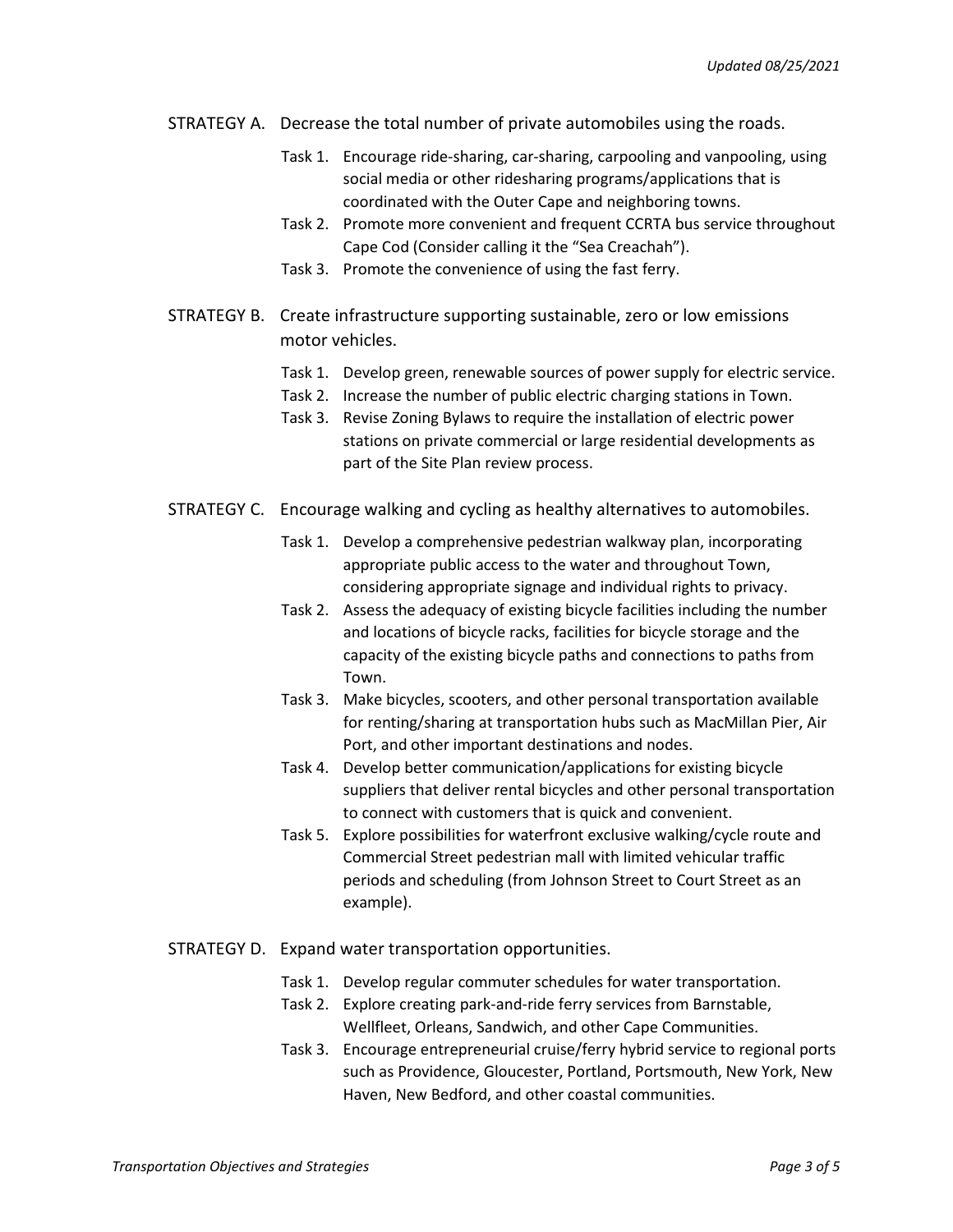## OBJECTIVE 3. Transportation Solutions Adapted Specifically for Provincetown

To support transportation solutions that preserve and enhance Cape Cod's character by considering the interrelationship between land use and transportation.

- STRATEGY A. Consistent with community character and historic preservation, establish the development of parking facilities and optimal use of existing facilities as a top local priority and, on an ongoing basis, identify public land appropriate for parking use. Signage should be clear, ensuring easy access to underutilized parking facilities.
	- Task 1. Evaluate parking requirements to assess their effectiveness and relevance to existing local development patterns and circulation issues.
	- Task 2. Develop a parking facilities plan that replaces facilities and their supporting infrastructure at the end of its lifespan with architectural features that emulate the historical neighborhood and integrate the latest technological improvements.
	- Task 3. Ensure parking signage is consistent with the proposed Town-wide signage plan.
	- Task 4. Develop a shared parking plan to coordinate use of existing parking facilities during off peak hours or hours that businesses and institutions are closed.
	- Task 5. Require shared parking in new developments by adopting by-laws and other regulations requiring shared parking.
	- Task 6. Develop and distribute parking maps for visitors to avoid motorists circulating through the congested downtown area searching for parking. This might be accomplished in collaboration with the Visitors Services Bureau and the Parking Department.
	- Task 7. Plan and develop a trolley system that connects remote parking (parking located outside the Town center and towards Route 6) with the Town's points of interest.
	- Task 8. Evaluate one-way traffic patterns in certain blocks that reduce vehicular through-traffic and preserves vehicular access and flexible traffic pattern technologies that adjust to Town traffic patterns/timing.
	- Task 9. Eliminate the MacMillan Pier Municipal Parking Lot (MPL) and create alternative parking areas to accommodate the spaces being removed.
	- Task 10. Develop outreach program to encourage visitors to use public parking lots and discourage parking on neighborhood streets.
	- Task 11. Post "Resident Sticker Required" for all vehicles parking on streets; specifically side streets between Bradford Street and Commercial Street.